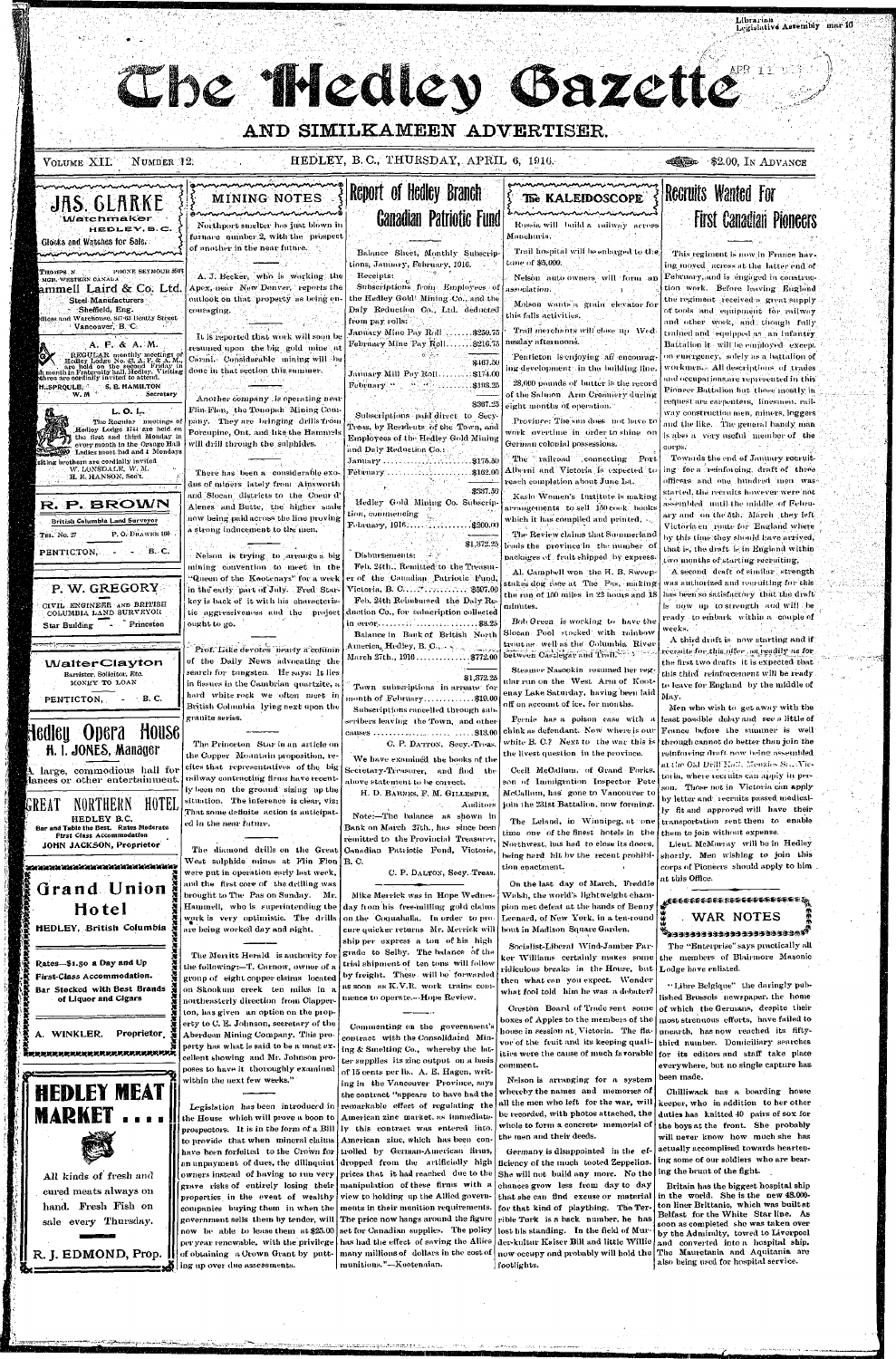#### THE HEDLEY GAZETTE, APRIL 6, 1916

### The Bedley Gazette ' . ' an <sup>d</sup>

Similkameen Advertiser.

#### Subscriptions in Advance

Per Year... .., ...fJ.dl. " (United .StiitesI --'.;">(l Advertising Rates

#### Measurement. 1- lines to the inch.

Transient Advertisements—not exceeding one inch, Sl.WI for one insertion. 25,cents for each subsequent insertion. Over one inch, 10'cents per line for first insertion and 5 cents per lino for each subsequent insertion. Transients payable in advance.

Contract Advertisements—One inch per month<br>S1.25; over 1 inch and up to 4 inches, \$1.00<br>per inch per inch not up to the constant advertisers<br>taking larger space than four inches, on<br>application, rates will be given of redu

Certificate of Improvements...............\$10.00 (Where more than one claim appears in notice, \$2.50 for each additional claim.)

A. B. S. STANLEY. Editor

It has been the custom of opposition parties, since the beginning of the party system, when they had no alternative policy to offer and no valid criticism to make of the administration, to console themselves and try to justify their existence by complaints of inefficiency and corruption, the latter being more generally, on this continent, referred to as "graft." Hope Review.

, *Editorial Quotations* 

need not weigh heavily with the public. The firm of Foley, Welch & Stewart are paying interest already on money borrowed on their own credit to the extent of between five and six millions and that sum has been put into the construction of the P. G. E. over and above

any liability which the province has in the P. G. E.,to date. Hon. Lome Campbell explained to the house that the payment was made in the exercise of a right reserved by the gov-

ernment in its agreement with Foley. Welch & Stewart, and was acted upon in order that the future financing of the road  $might$  not be impaired. The government has the covenant of the firm for the repayment of the instalment, and this being the case, the province is put to no risk as the firm is perfectly good for that amount.

The Finance Minister's state ment shows that the government has pared the estimates of expenditure down to the last cent. Since the fixed charges of the province amount to \$3, 300,000. it is seen that it is difficult for the government to make further reductions. For public, works there is the large vote of \$3,000,000 of which \$2, 500,000 is for roads, streets, bridges and wharves. How necessary this outlay is, an expenditure which in some provinces is charged to capital account and added to the debt of the province, is to be seen when  $\frac{2}{3}$ account is taken of the numer- $\frac{1}{2}$ ons demands that have been made upon the government this session for road improvements. The vote for hospitals has been increased by \$150,000, also a necessary expenditure, that for all public institutions being slightly increased. Administration expenditure other than salaries has been decreased by \$70,000; that for education by \$50,000: and the vote for agriculture by \$30,000. The cost of transportation has dropped by \$40,000, and a saving of \$100,000 has been made in miscellaneous items. Thus the government has been closely scrutinizing the estimated expenditure lists in an honest attempt to meet the decreasing revenues, without impairing the efficiency of administration or neglecting those calls upon the provincial treaury which the conditions of the province imperatively demand be met.—British Columbian.

The incident only emphasizes the necessity for the government devising some plan by which the firm, in the absence of a market for its guaranteed bonds, can proeure, the money necessary to complete the road.

Alberta's operations in connection with the Dunvegan road appear to indicate how this may be done, as has already been pointed out in this column. No doubt Premier Bowser, who has found the solution of the land question, the prohibition problem and others during the present session, will also find one for the P. G. E. which will give as general satisfaction as his land policy is giving.—J. P's Weekly.

JOINT Account may be opened in the names of two or more persons. Whichnames of two or more persons. ever one can most conveniently reach the bank can then deposit the joint funds or withdraw the cash needed. It saves time and trouble.

# \* 6 99 They're Right'

You admit the International Correspondend **Schools are a good thing. You'd take course right now "if"**—**"except"—** 

"If" what? If you weren't so "overworked," with suc "long hours," or had more strength and energy? Didn John Mitchell get his training after working 12 hours a *di*as a mine boy?

Wasn't it Edison who stayed up half the night to rea every get-at-able book on electricity? Didn't he educate hin self in spite of every handicap you could ever have? Spen as much time in I. C. S. study as you do in reading the new papers and you'll get that promotion before you know it.

Here's all we ask: Merely mail this coupon. Put it u to us without paying or promising. Let us send you the details of others' success through the I. C. S., and then decide

Amateur politicians who are more concerned about making campaign material than they are with the real interests of the province will probably try to make capital out of the fact that the government, a couple of months ago, paid an instalment of interest on the P. G. E.

toms in the lower Similkameen, was in town Tuesday. He reports two more railway camps having been put in between Armstrong's and the Boundary, but says that they are scarce of men, teams and everything else.

seven foot side walk along the east side from Irene St. north to Webster. Dr. Whillians and other property owners between lrene and White streets are putting up for the portion of the walk along this block, and F. Fraser and partner  $\,$  are  $\,$  shouldering  $\,$  the expense from White street north to Webster.

guaranteed bonds, but that fact much of a humorist; but when he sol-Heretofore no one was disposed to give Kaiser Wilhelm credit for being

For full information application should be made to the Seorotary of tho Denartment of the Interior, Ottawa, or o any Agent or Sub-Agent of Dominion Lands. Deputy Minister of the Interior. Hand. I Orders for Teaming promptly attended to. WOOD FOR SALE! **J.BEAL& PAINTING PAPER-HANGING KALSOMINING**  TERMS MODERATE DALY AVE.  $+$  HEDLEY, B.G. **Hedley Gazette \$2 per annum PALA6E**  Livery, Feed & Sale Stables this advc Phono 12. HEDLEY B.C. D. J. INNIS Bow Kee Laundry Only First Class Work Proprietor | Laundry Delivered Anywhere

# **The Convenience of a Joint Account**

51

**British North Americ** THE BANK OF **7 8 Years in Business. Capita/ and Surplus \$7,884,000 . Hedley Branch**  95 L. **C. P. DALTON, Manage**  rej.

"Instruction by correspondence is the cheapest and best wa for the poor man."—*Thos. A. Edison* ^



**Made In Canada**  The reward is great—it's worth it. . All big men who have made their mark in the world **hal**  the *ambition*—the *determination*—to improve their spail time, to train themselves for big work. You, too, can posses power, money and happiness if you'll only make the efforl



W. VORY,



Drawing **Electrical** Mechanical Steam Marine and kefrigeration Engineeri

French, Spanish and Italian taught by Phonograph

N.H.-Unauthorized publicati tisouient will not be paid for.

emnly assures his Dutch Jackies that they must be prepared to meet the allied navies of Britian and France, the grimuess of the joke which he is springing on said Jackies entitles him to be promoted to, the position of endman for the troupe,—Ed.

"We will be laying steel on the Similkameen line for the Great Northern railway, a distance of  $100$  miles from Midway, B. C., to a point near Princeton, B. C., by way of Oroville, Wash., inside of 30 days, and, as the work is not difficult, the line should progress at the rate of a mile a day."  $A$ . H. Hogeland of St. Paul, Minn., chief engineer of the Great Northern system gave out the foregoing statement yesterday before going to Portland, Ore., with F. E. Ward, also of St. Paul, general manager of the company, on the way to the Sound, where the officials will pass a week inspecting new work.

It is said that Charley Chapman a famous artists gets \$670,000 a year. Some pickin's.

London publishers have had to condense their news owing to a shortage of paper. The war is to blame.

At Bull River camp the Crows Nest Pass Lumber Co. has 4,000,000 feet of logs ready for the season's cut.

A rock slide near McNeillie delayed the westbound train on the Crows Nest branch for 36 hours last week.

Canada's exhibit at San Diego has made a decided hit and our . troops at the front have made a succession of hits. It is only at home, within our own borders that certain political ga. bags try to knock our prospects.

# SEE THAT IT IS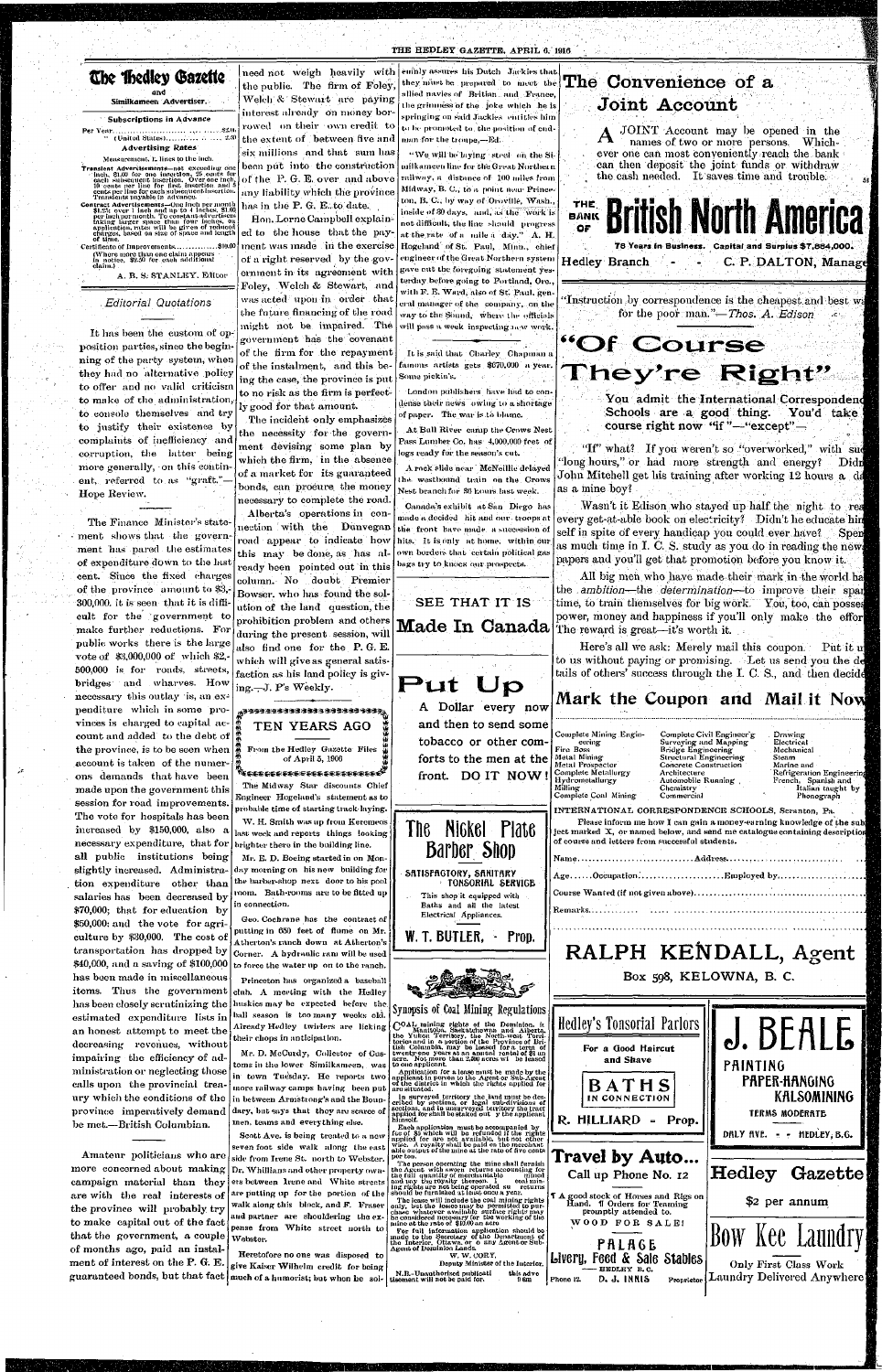THE HEDIEY GAZETTE, APRIL 6, 1916



The hour of service in St. John's  $J$ . Clarke some time during this month remember that the handicap for 1915 holds good for the month of April. They are requested to hand in to Mr. two or more score cards so that the committee can get together and formulate the handicaps for the present

Mr. A. Clare yesterday received a telegram from his son Richard saying that Mrs. Clare had undergone an op-

gotten a fish hook in eye.

church has been changed, the services •ommencinga t 8 o'clock instead of 7.30 as heretofore. This will continue dur*ing* the summer months.

season. Further: We regret the mis-

**I HARD TIMES** 

DANCE

Tuesday, April 18

**!** 

**!** 

 $\bf FORGET$ 

eration for appendicitis and was now out of danger. Mis. Clare has suffered for some time but only recently was convinced as to what the trouble really was. She is in the hospital at Nelson and when able to leave that institution will probably visit there for some time.

 $\frac{1}{2}$   $\frac{1}{2}$   $\frac{1}{2}$   $\frac{1}{2}$   $\frac{1}{2}$   $\frac{1}{2}$   $\frac{1}{2}$   $\frac{1}{2}$   $\frac{1}{2}$   $\frac{1}{2}$   $\frac{1}{2}$   $\frac{1}{2}$   $\frac{1}{2}$   $\frac{1}{2}$   $\frac{1}{2}$   $\frac{1}{2}$   $\frac{1}{2}$   $\frac{1}{2}$   $\frac{1}{2}$   $\frac{1}{2}$   $\frac{1}{2}$   $\frac{1}{2}$  Tuesday evening was the annual meeting of the Hedley Brass Band. The officers were re-elected for the coming year and are as follows: S. E. Hamilton, President: Dr. N. W. Mc-Ewen, Vice-President; A. T. Horswill, Secy-Treas.; G. E. French, and G. M. McEachern, Auditors. Mr.' Gerald Barnum is the leader and the organization is looking forward to a most successful year. They favored the towns people to a very fine open air concert during the evening and it is understood that if the people of Hedley would get together and construct a band stand down town we would have these concerts more frequently. This is one of the organizations which go to make a town all that it ought to be and it is up to the citizens to give it more of their interest and support. In Hedley the question of the few dollars it would require to procure the necessary lumber for the building the band boys want, is but a circumstance and the actual benefit derived would pay a dividend worthy of consideration on the part of any of our people. non on the part of any of our people.<br>We are not so enslaved by circum-We are not so enslaved by circum-<br>stances that we have to sacrifice  $\epsilon$  execute, music, pleasure, education everything, music, pieasure,<br>for the sake of a few dollars.

**COME AND HAVE A REAL GOOD TIME.. .** 

**Music Refreshments** 

d Tractanometri macconduction con

- 'An Okanogan, Wash.,man was fined \$20 and • costs for selling a cord of wood which was not a cord at all. He wont do it again.

Through the co-operation of Consta ble Forrester, of Creston and Marshall Clark Collins, of Port Hill, the burglars who entered Meigher's store at Nelson were apprehended. The stolen goods were nearly all recoved.

"We are working in the best ore body we ever had in the Queen mine in the east drift on the No. 7 level," said E. V. Buckley, manager of the Queen Mines, Inc. a close corporation, with headquarters in Wisconsin, which has owned and operated the property on Sheep Creek, near Salnio, for eight years.

J. J. Bennett, of Oroville reports that the old Rainbow mine, from which marvellous gold specimens were taken years ago has been bonded to Spokane people who expect to start extensive exploration work in June. As the first payment on the bond has been made it is certain that the work in contemplation will he carried out.

Under a Spokane date line the following article appears in one of our exchanges:-"Preliminary mrangements are being made to incorporate the Hudson Bay Zinc Mining Company for \$5,000,000, divided into 1,000,- 000 shares at \$5 each, and announcement of this intention is being advertised in the papers of British Columbia. The proposed incorporators are M. W. Bacon, W. E. Cullen, R. K. Neill and A. C. Jamieson, all of Spokane, who acquired a three-year lease on the Hudson Bay group of zinc mines, near Salnio, B. C. on Sept. 1, 1915."

" Roy Corrigan " T. C. Knowles " N. B. Ewart " Bobby Robertson " Jack Howe " M. J. Meher, (Yorkie) " Dan Devane " Dan Dollemore " J. T. N. Hepper " Arthur Coles " Bert Schubert Corp. Frank Dollemore Pte. Rod McDougall " R. James " M. H. L. Jacombs " E. J. Rotherham " Arthur Freeman " C. Christiana " J. Corrigan Gunner Chas. Saunders Pte. A. P. Martin Sergeant A. W. Jack Pte. T. Calvert " W. Liddicott " George Boxall •• W. Tucker " Fred Beck 2nd Lieut. A. E. Denraan



Opera House, Hedley

 $-$ T H E $-$